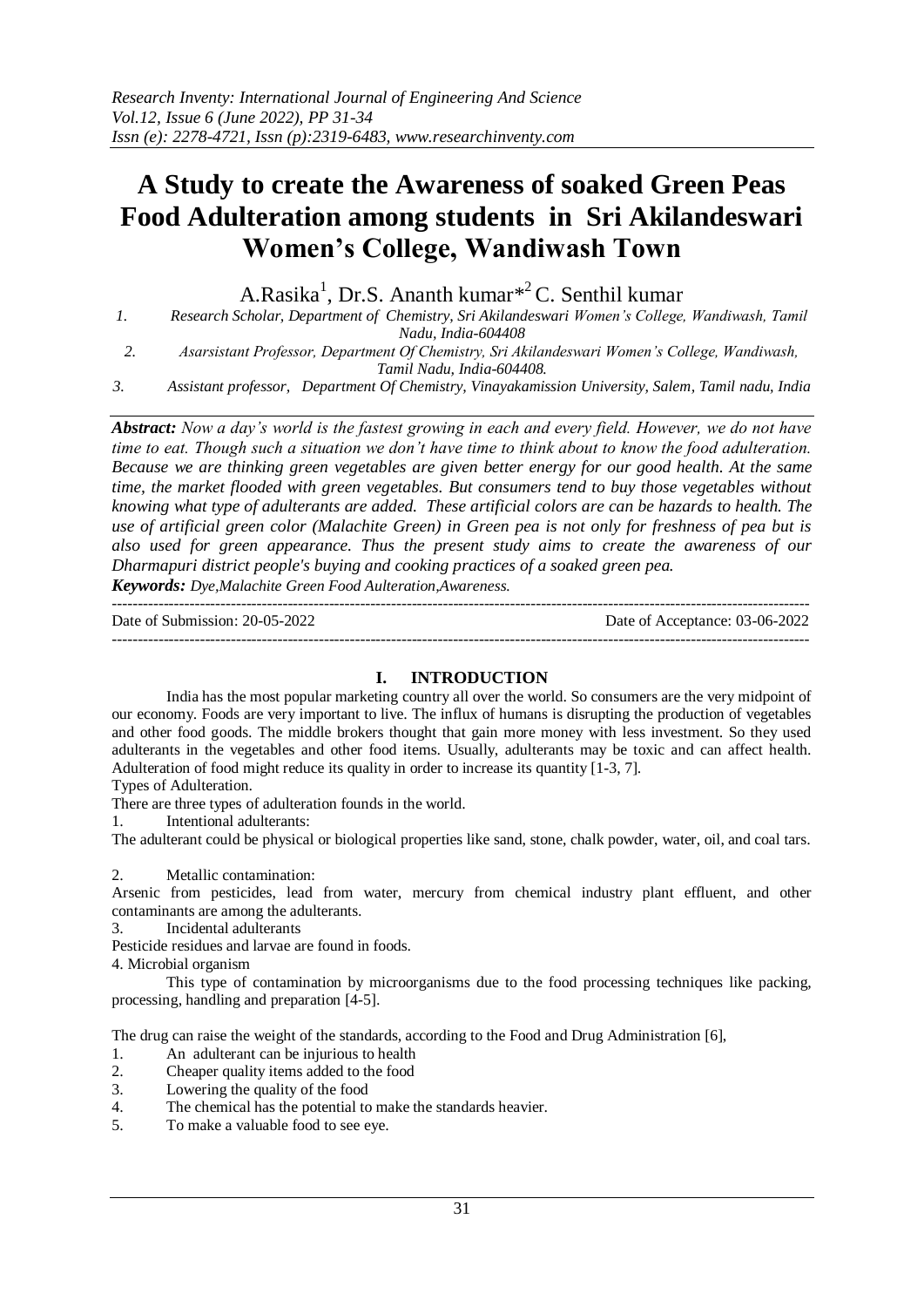Usually, adulterants can affect immediately like diarrhea, dysentery, and vomiting [7-8]. Long-term complications include cancer, liver failure, renal failure, and an increased risk of heart disease. Yet we have better education and better knowledge that easily will affect the above disease [9]. The present study aims to create the minimum awareness among our Dharmapuri district people to buy and cook soaked green pea in dayto-day life. Then I went to the Dharmapuri market and bought soaking green peas, which I washed ten times. The washed water (malachite green dye adulterated) examined UV and Fluorescence spectroscopy. Finally, I looked at the concentrations of dry green pea and green pea soaked in malachite green dye.

# **II. EXPERIMENTAL PROCEDURE**

2.1 The research article study is to create awareness among consumers about food adulteration.

People should be aware of the quality of their food as well as the various cooking methods for veggies.

## 2.2 **Washed water sample**.

Samples of soaked green pea 100g washed with various 100 ml of distilled water then it named as wash 1, wash 2, wash 3, wash 4, wash 5, wash 6, wash 7, wash 8, wash 9, wash 10. Soaked green pea was collected from Wandiwash Local market.

## 2.3 **Sampling:**

## **Sampling unit:**

In order to study soaked green pea dye adulteration, we considered Wandiwash local market as a sample unit. 2.4 sample quantity:

Most of the consumers buying daily usage of green pea were 100 g per day. As a result, we were given 100g of green pea sample for our research.

## 2.5 **Instrument data collection:**

## **Electronic spectra:**

The UV-Visible absorption spectra of the soaked green pea-washed water solution were recorded using Hitachi-U-3400 UV-VIS near -IR spectrophotometer in the range of 200 to 1500 nm.

#### **Fluorescence spectra:**

FL 6500 Fluorescence spectrophotometer (Perkin Elmer) was used to record

Emission spectrum soaked green pea washed dye water in the range of 200 to near IR.

# **Collection of washed water:**

# **III. RESULTS AND DISCUSSIONS**

For every 100 ml of distilled water, a soaked green pea was washed ten times. While washing green pea with distilled water we observed green color water but this color concentration was decreased when washing continuously the same quantity of water. The collected water samples were studied UV and Fluorescence spectroscopy method was used to check their concentration of malachite green dye diluted solution.

## **UV spectroscopy**:

## **Detection Wavelength Selection for Fluorescence Intensity**

The washed water sample of green pea was recorded using a Hitachi-U-3400 UV-VIS near -IR spectrophotometer in the range of 200 to 1500 nm. We observed one prominent absorption peak was observed at 625 nm in the spectrum. As malachite green is a greenish color that falls in the wavelength range of 600-640 nm. Various concentrations of washed water samples were recorded at the wavelength of 625nm. These results were compared with a standard malachite green sample graph found on google [10]. At the same time, dry green pea-washed water samples were also recorded in the UV spectrum. So it was observed wavelength 625nm for determination of Malachite Green adultered in green pea for coloring purposes.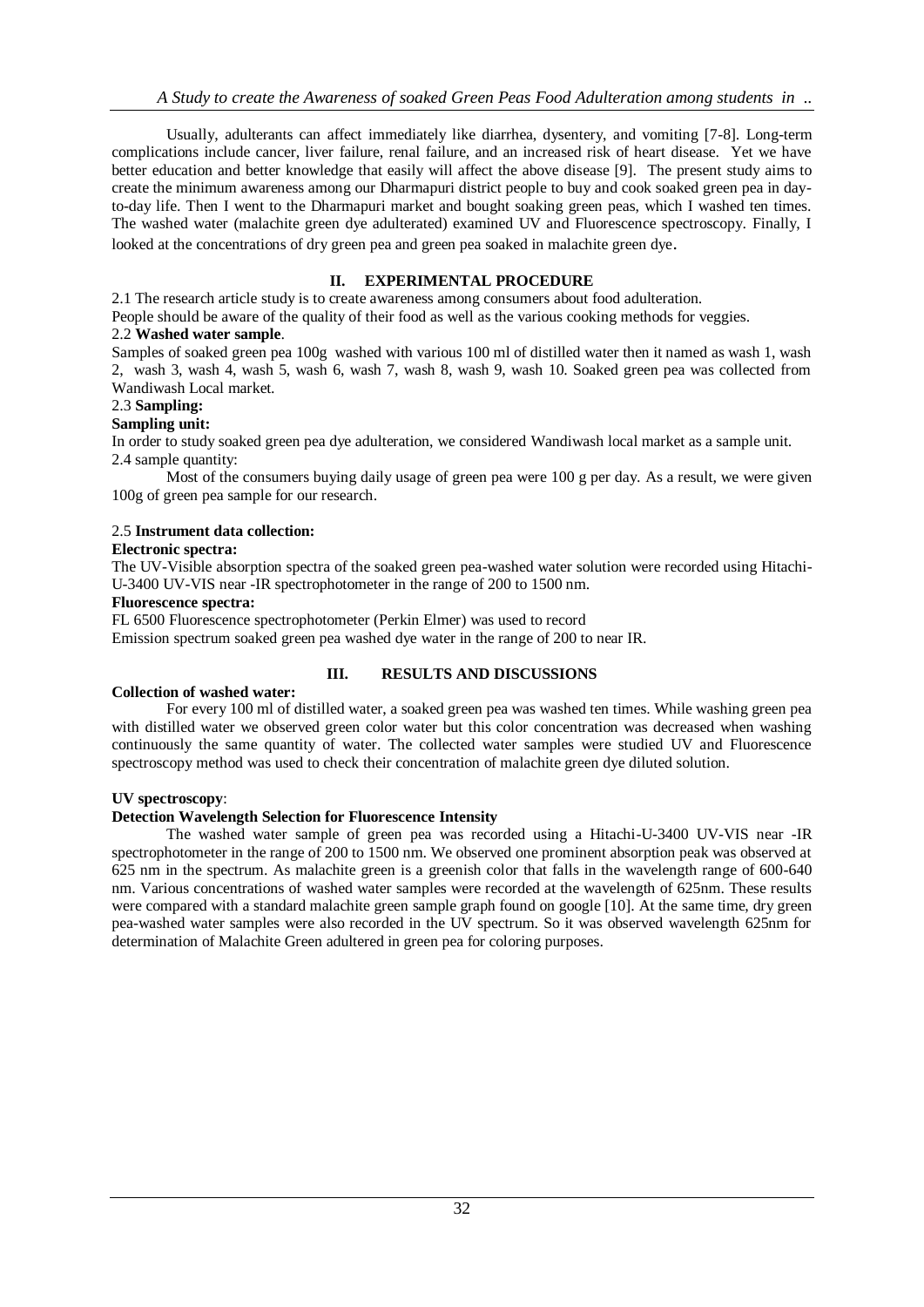

## **Fluorescence spectrum:**

## **Selection of the Detection Wavelength for fluorescence intensity**

The washed water sample of green pea was recorded using an FL 6500 Fluorescence spectrophotometer (Perkin Elmer) was used to record the Emission spectrum for soaked green pea washed dye water in the range of 200 to near IR.

As a result, we were given 100g of green pea sample for our research. In the spectra, one conspicuous absorption peak was found at 310 nm. Malachite green is a greenish colour with wavelengths ranging from 300 to 340 nm. Various concentrations of washed water samples was recorded in the wavelength of 310nm. These results were compared with a standard malachite green sample graph found on google. At the same time, dry green pea-washed water samples were also recorded in the UV spectrum. So, for determining Malachite Green adultered in green pea for colouring reasons, a wavelength of 310 nm was used.